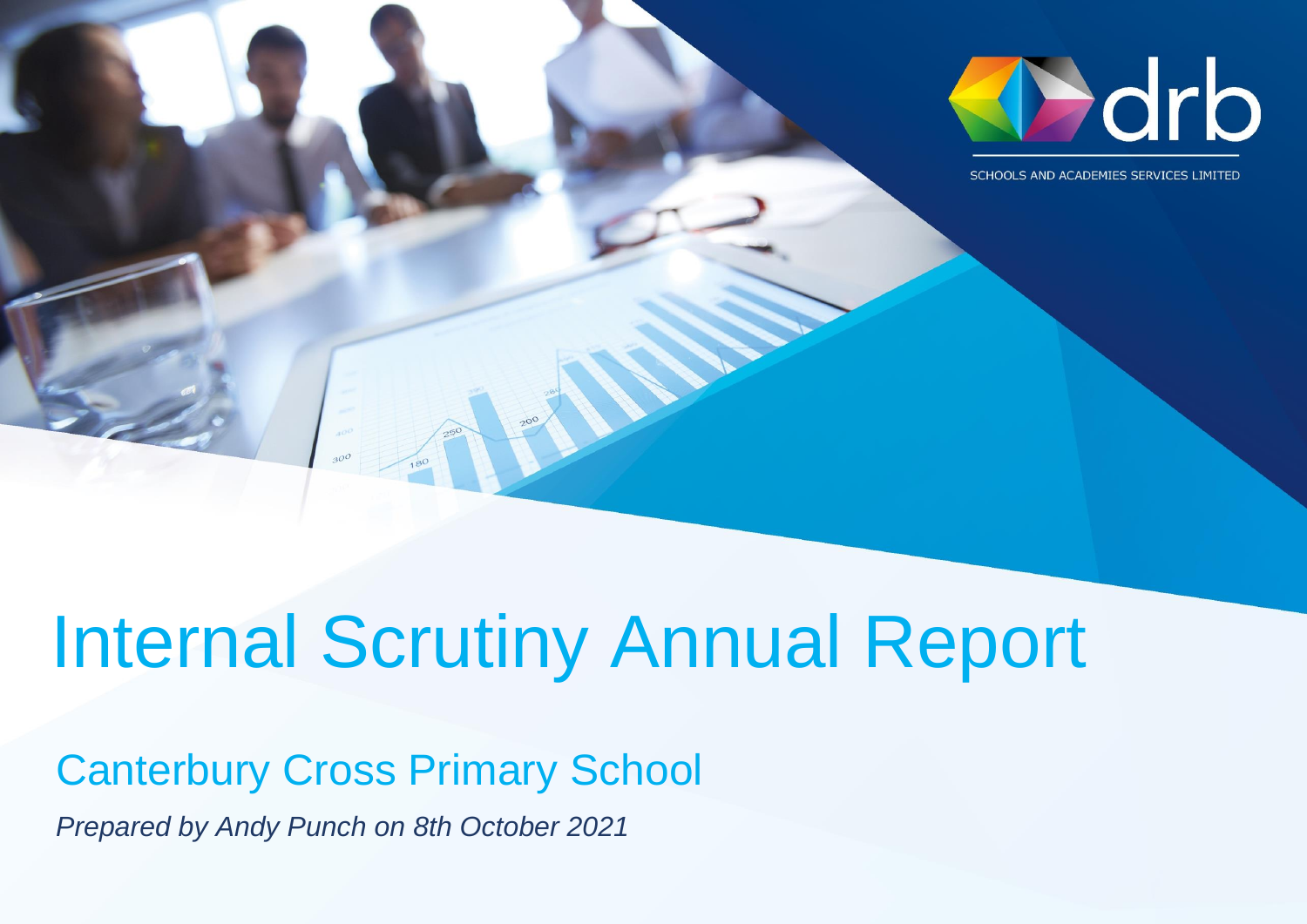#### **Introduction**

Internal Control visits were undertaken at Canterbury Cross Primary School ('the Academy') in accordance with the Service Level Agreement between drb Schools & Academies Services Ltd and Canterbury Cross Primary School.

The reviews have been undertaken to provide an independent assurance report to the Academy's Trustee Board and Finance/Audit Committee on the adequacy and effectiveness of the financial controls operating within the Academy in accordance with the requirements contained in the Academy Trust Handbook (formerly Academies Financial Handbook).

Where issues or omissions in the system of internal control were identified, we included recommendations for improvements in our reports.

The reports provide the Board, Governors, Audit Committee and Finance Committee with limited assurance that the following issues have been complied with:

- The financial responsibilities of the Governing Body/Directors are being properly discharged
- Resources are managed in an efficient, economical, and effective manner
- Sound systems of Internal Control are being maintained
- Financial considerations are fully taken into account in reaching decisions.

We emphasise that it is the Trust Board / Academy's responsibility to ensure recommendations are acted upon in a timely manner and any changes should be monitored to ensure they are effective in improving the Academy's financial resources.

Any recommendations raised in the reports are followed up on the next visit, usually scheduled for the next term. Any items identified which pose a significant risk should be implemented as a matter of priority.

#### **Schedule of Visits: 2020-21**

| Name of Academy / MAT           | Autumn                                              | Spring   | Summer   |
|---------------------------------|-----------------------------------------------------|----------|----------|
| Canterbury Cross Primary School | No visit undertaken due to COVID-19<br>restrictions | 07/05/21 | 16/07/21 |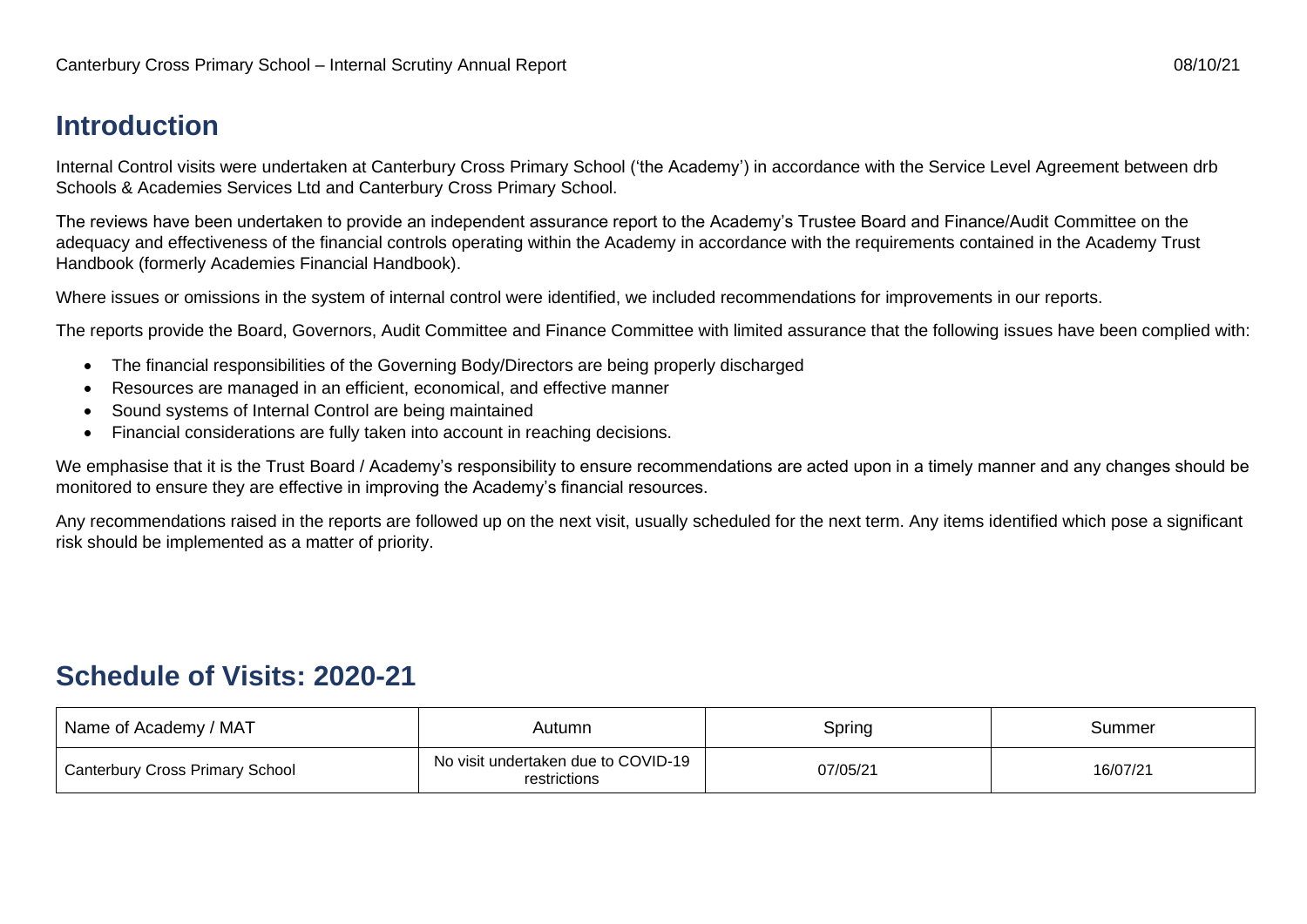#### **Financial Management**

The Internal Control testing covers the following areas:

#### *Purchases*

Five payments made within the period are selected to ensure:

- The payment is correctly authorised
- The payment is correctly authorised in the accounting system
- The invoice is correctly authorised
- The invoice agrees to the order
- That goods or services have been certified as received
- The order is correctly authorised
- That the order has been placed with an appropriate supplier.

#### *Contracts*

Details of any contracts with a value over a prescribed limit are obtained and the documentation reviewed to ensure that the correct quotation/tender procedures have been followed.

#### *Capital Expenditure*

Progress against any significant capital contracts is reviewed to ensure payments are appropriate and progress of the project is satisfactory.

#### *Funding Reconciliation*

Review the receipts from the ESFA and LA checking the amounts agree with the source documentation before tracing onto the Finance system.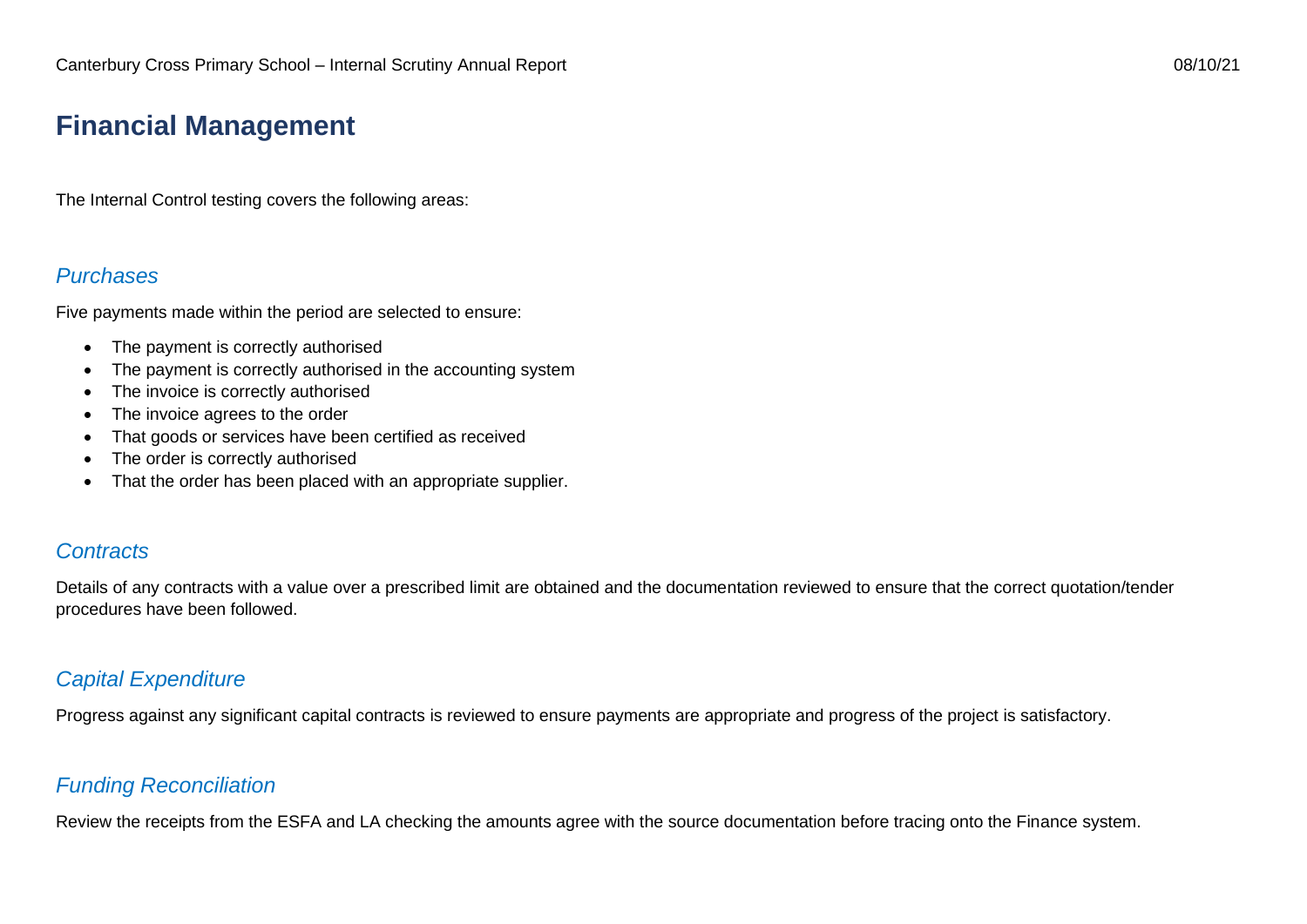#### *Income*

Select receipts and ensure money is banked promptly and in full, ensuring monies are recorded correctly in the accounting system. For those academies with cashless arrangements, settlement statements are checked with supporting information.

#### *Payroll*

- Five employees from the payroll are selected and the salary details will be checked back to personnel records to confirm that the amount paid is correct
- Five amendments to the payroll are checked to ensure that appropriately authorised source documentation exists
- The final payroll print for one month is reviewed to ensure that it has been appropriately authorised.

#### *Accounting Systems*

- Bank reconciliations are reviewed to ensure that they have been correctly prepared and authorised
- Control account reconciliations are reviewed to ensure that they have been correctly prepared and authorised
- The procedures used to prepare financial reports issued to Governors and Officers of the Academy and ESFA are reviewed through sample checks to be satisfied that they are completed accurately and promptly
- The Internal Control Officer checks the function of reports and budget monitoring reports.

#### *Reports and Returns*

Review the latest reports submitted to the ESFA and Governors and agree to source documentation.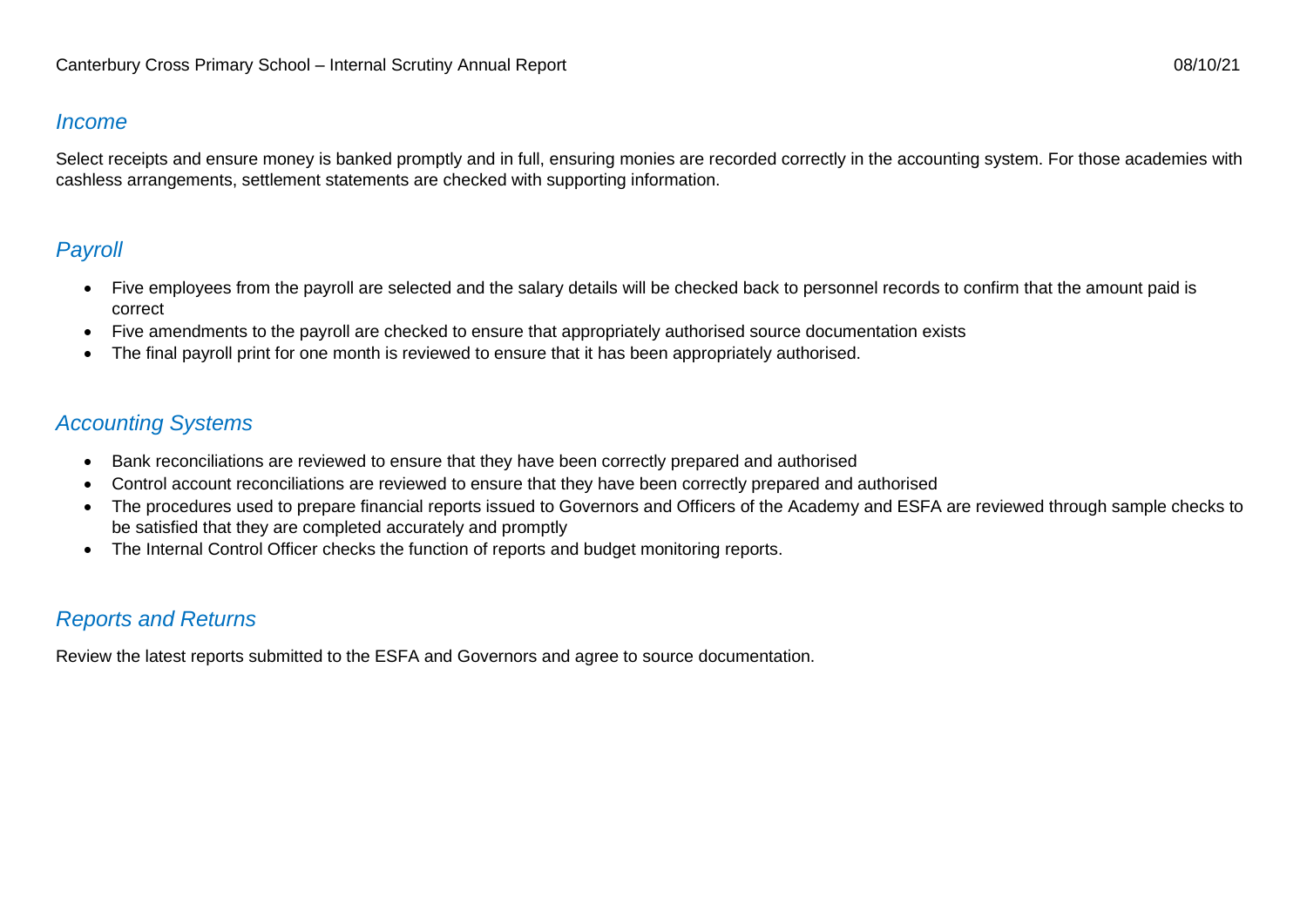### **Summary of Findings and Recommendations**

The following is a summary of the key findings and recommendations arising in the academic year 2020-21.

#### **Spring-21 Term**

| Finding                                                                                                                                                                                                                                                                                                                                                                                                                                                                                                                                                                                                                                                                                                                                                                            | Recommendation                                                                                                                                                                                                                                                                    | Implications                                                                                                                                      | <b>Management Response</b>                                                                                                                                                                                                                                                                                                                                                                                                                                                                                                                                                                                                                                                                                                                                                                                                                        |
|------------------------------------------------------------------------------------------------------------------------------------------------------------------------------------------------------------------------------------------------------------------------------------------------------------------------------------------------------------------------------------------------------------------------------------------------------------------------------------------------------------------------------------------------------------------------------------------------------------------------------------------------------------------------------------------------------------------------------------------------------------------------------------|-----------------------------------------------------------------------------------------------------------------------------------------------------------------------------------------------------------------------------------------------------------------------------------|---------------------------------------------------------------------------------------------------------------------------------------------------|---------------------------------------------------------------------------------------------------------------------------------------------------------------------------------------------------------------------------------------------------------------------------------------------------------------------------------------------------------------------------------------------------------------------------------------------------------------------------------------------------------------------------------------------------------------------------------------------------------------------------------------------------------------------------------------------------------------------------------------------------------------------------------------------------------------------------------------------------|
| 1.12. Following finding 1.13 in the previous report that four<br>Purchase Orders were raised after the date of the invoice.<br>sampling shows that this is still the case, with four POs<br>(200364, 200289, 200274 and 200215) raised after the date of<br>the invoice.                                                                                                                                                                                                                                                                                                                                                                                                                                                                                                           | It is recommended that<br>POs are raised and<br>authorised before invoices<br>are received where<br>possible.                                                                                                                                                                     | To meet recognised<br>standards and ensure<br>expenditure is ordered<br>and reflected in the<br>system in the correct way.                        | The Business Manager (BM) advised that,<br>where a Requisition Form or pre-authorised PO<br>was not possible, the use of the system<br>functionality to raise a 'Purchase Order - Un-<br>Authorised Order' was being introduced, which<br>undertakes a system check against budget and<br>commits the funds against the cost centre<br>selected pending full authorisation and would<br>show an audit trail to confirm such a check of<br>budget had been undertaken prior to invoices<br>being paid. Summer-21 Term sampling shows<br>that three POs were contracted SLAs, and for<br>the remaining two POs where it would be<br>expected that pre-authorisation should be<br>evidenced, while one had its PO raised before<br>the invoice date (ref CCA200460), the other had<br>an RF signed and dated on the invoice date (ref<br>CCA200427). |
| 2.1. A schedule of contracts was provided which is kept on the<br>wall in the BM office. It was advised that due to the charity that<br>previously looked after the caretaker's house losing it funding,<br>the school have now taken it over, and as such the gas,<br>electricity, water and security contracts have been added to<br>the schedule. While the schedule includes the type of service,<br>supplier name, account number, telephone number and the<br>months the contracts run from and to, following the finding and<br>recommendation 2.12 in the previous report dated 10/09/20, it<br>still does not contain start and end dates, what the annual cost<br>is, the frequency of payment and any termination penalty<br>clauses and notice periods that may exist. | It is still recommended<br>that the contractual details<br>in the schedule are<br>expanded to include<br>specific start and end<br>dates, what the annual<br>cost is, the frequency of<br>payment and any<br>termination penalty<br>clauses and notice<br>periods that may exist. | In order to use it as a<br>useful reference<br>document to aid the<br>renewal process of<br>expiring contracts and to<br>compare value for money. | A revised version of the Schedule of Contracts<br>was provided which confirms that it has been<br>updated to include key contractual information to<br>aid renewals, including contract start/end dates,<br>annual cost of the service, frequency and<br>method of payment and any notice periods.                                                                                                                                                                                                                                                                                                                                                                                                                                                                                                                                                |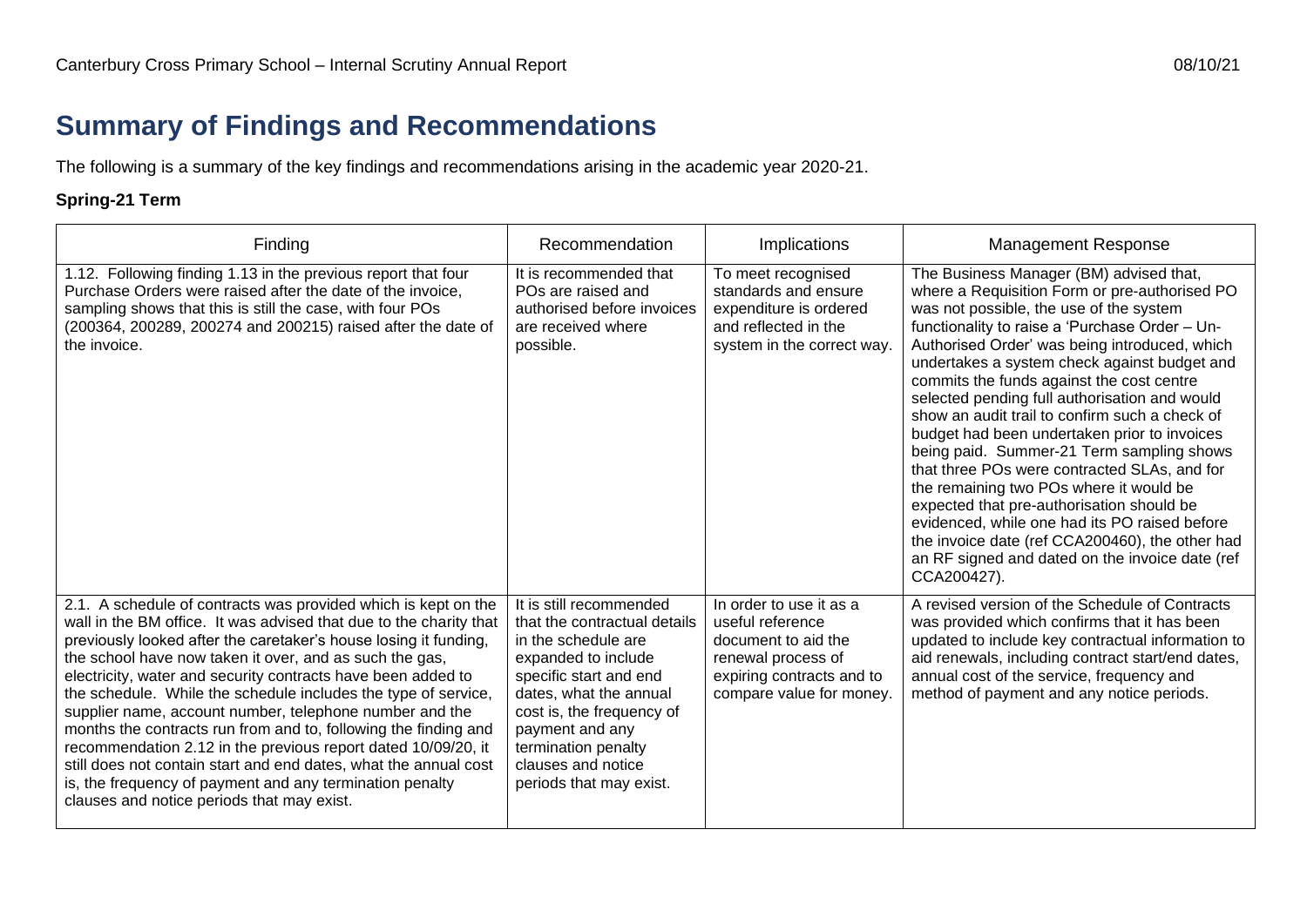| 7.8. The Department for Education has updated the<br>academies chart of accounts for use in the academic year<br>2021 to 2022, incorporating a small number of necessary<br>changes to the previous update. Academy trusts that have<br>already adopted the chart of accounts should ensure they<br>update their own chart accounts with effect from 1 September<br>2021 to reflect the changes which can be found in section 4 of<br>the guidance. Other trusts are encouraged to work with their<br>software suppliers to adopt the chart of accounts. For more<br>information on adopting the chart of accounts, please refer to<br>the reference material at:<br>https://www.gov.uk/government/publications/academies-chart-<br>of-<br>accounts?utm_source=19%20May%202021&utm_medium=E<br>SFA%20Update&utm_content=ESFA | It is recommended that<br>adoption of the chart of<br>accounts is noted.                                                                                                       | Academy trusts that<br>choose to adopt the<br>standard chart of<br>accounts will potentially<br>benefit from future<br>automated data transfer<br>tools for financial returns.  | It was confirmed by the BM that this was<br>discussed at the latest Meeting of Trustees on<br>14/06/21, but that it was decided that due to it<br>not currently being mandated and due to the<br>costs involved, Trustees chose that the school<br>would not adopt the Chart of Accounts until it<br>became mandatory. This is evidenced in Item 9<br>of the minutes, which also notes that the BM and<br>HT attended a virtual meeting on the Chart of<br>Accounts and had advice from one Trustee who<br>confirmed another Trust she is a member of had<br>also chosen not to adopt the Chart of Accounts. |
|------------------------------------------------------------------------------------------------------------------------------------------------------------------------------------------------------------------------------------------------------------------------------------------------------------------------------------------------------------------------------------------------------------------------------------------------------------------------------------------------------------------------------------------------------------------------------------------------------------------------------------------------------------------------------------------------------------------------------------------------------------------------------------------------------------------------------|--------------------------------------------------------------------------------------------------------------------------------------------------------------------------------|---------------------------------------------------------------------------------------------------------------------------------------------------------------------------------|--------------------------------------------------------------------------------------------------------------------------------------------------------------------------------------------------------------------------------------------------------------------------------------------------------------------------------------------------------------------------------------------------------------------------------------------------------------------------------------------------------------------------------------------------------------------------------------------------------------|
| 8.10. The Trust do not currently have a Risk Register in place.<br>However, it was confirmed that a template has been obtained<br>from another Trust to help in putting one together. Other risk<br>management activities were also confirmed, e.g., it was<br>confirmed that the DfE is completing an on-site assessment on<br>30/06/21 and 07/07/21; and a full recording of COVID Risk<br>Assessment was confirmed to the 16/11/20 Trust Board<br>minutes (item 7).                                                                                                                                                                                                                                                                                                                                                       | It is recommended that<br>the Risk Register is<br>finalised and then<br>approved and minuted at<br>the first available Trust<br>Board meeting in the<br>2021-22 academic year. | To adhere to statutory<br>obligations and ensure<br>that all appropriate<br>actions are being<br>undertaken to reduce the<br>school's risk exposure to<br>any identified risks. | The BM advised that a Risk Register had been<br>finalised and the latest Trust Board meeting<br>minutes dated 14/06/21 (item 10) confirmed that<br>this had been presented by the BM to Trustees,<br>confirmed no risks were assessed as red, that<br>the register was an ongoing record to be<br>updated and reviewed every six months, and<br>that the Trustees approved it. A copy of the<br>Risk Register was seen as evidence.                                                                                                                                                                          |

#### **Summer-21 Term**

| Finding                                   | Recommendation | Implications | <b>Management Response</b> |  |
|-------------------------------------------|----------------|--------------|----------------------------|--|
| No findings requiring actions to be taken |                |              |                            |  |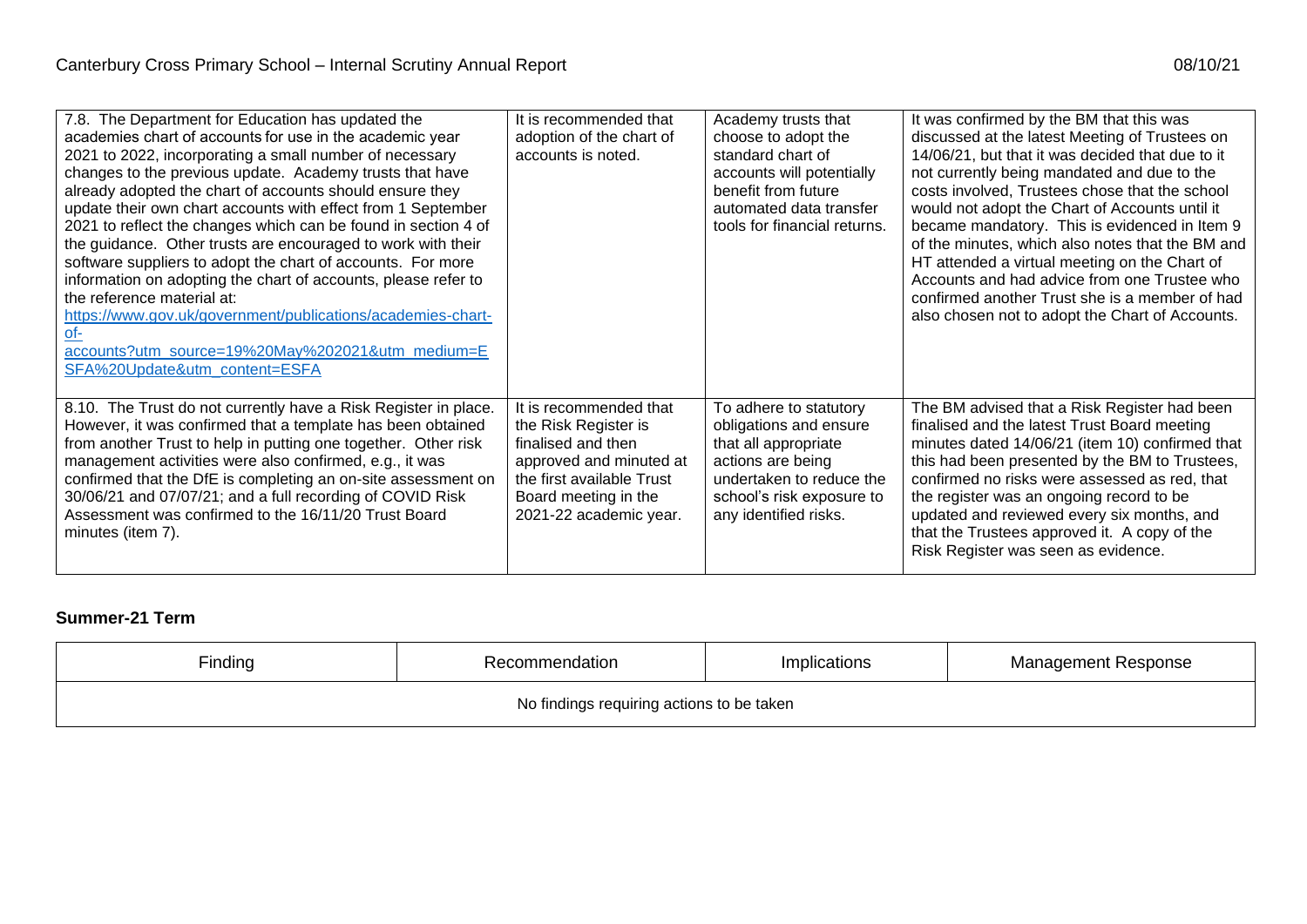#### **Executive Summary**

Two internal control visits were completed in the academic year 2020-21. It is very positive that the number of findings requiring actions to be taken was minimal, with four in the spring term visit and none in the summer term visit. In respect of the four findings: three were categorised as green, meaning that no significant weaknesses were identified, the issues raised were considered minor and indicative of an adequate and effective control environment in operation by Academy; and one was categorised as amber, however the Academy took immediate action to introduce the required Risk Register, which upon inspection during the summer term visit proved to be very comprehensive. Indeed, the immediate management responses to the findings and recommendations demonstrates that the Academy takes the management of its internal controls and risks seriously, and this is despite the added pressures brought by COVID-19 restrictions.

In addition to the programme of internal scrutiny undertaken in the 2020-21 academic year, changes to the Academy Trust Handbook published in Sep-21 have been noted and incorporated into the programme for 2021-22. The majority of the changes noted focus on increased scrutiny of governance, and it can be noted that the governance checks undertaken in 2020-21 do not indicate that this is going to be an emerging issue for the Academy when scrutiny increases. Risk Management, Safeguarding, Health & Safety and Estates Management are also noted in the ATH as areas which should be prioritised, with commentary on these areas provided below.

During the academic year 2020-21, Risk Management has never been more important in an academy setting. To ensure that the Academy maintained visibility of all its risks during the year, a Risk Register was introduced and approved by the Trust Board in May-21, which confirmed no risks were categorised as red, and will be subject to ongoing review at least every six months. There is also evidence of ongoing COVID-19 risk assessments having been agreed at Trust Board meetings, whereby the assessment has been reviewed each time the Government issued updates or upon academy-specific trigger events and ensured engagement with and visibility to the Senior Leadership Team.

All statutory testing for Health and Safety was completed during the summer holidays by an outsourced maintenance service provider, 3D Facilities. Certificates are in place, any issues which are raised are dealt with immediately or in a sufficiently timely manner, and 3D Facilities are authorised by email to complete any works that have been highlighted in the certificates. There was no outstanding work at 31/08/21, including anything resulting from the statutory testing. In addition to a published Health & Safety policy, which is updated every three years and which outlines roles, responsibilities, and testing and monitoring requirements, a 'School Premises Inspection and Maintenance' checklist is published to the Academy's website to document monthly/termly activities, whether complete or not, and who is responsible (e.g., 3D Facilities, the BSM, SLT, SENDCo, etc), in order to manage the completion of all required activities.

The Academy has a Safeguarding policy, a Safeguarding – Remote Learning policy introduced during COVID-19 lockdowns, and safeguarding is woven into the Whistleblowing policy. All policies are up-to-date and published to the Academy's website for transparency. In addition to Designated Safeguarding Leads, the Academy also has an appointed Safeguarding Trustee who provides independent oversight. Site security has been risk-assessed and a program of works is in progress to enhance physical security measures to safeguard staff and pupils (e.g., measures to omit anyone entering the premises via the school gates and carpark, including new fencing in the carpark and perspex sheets on the gates).